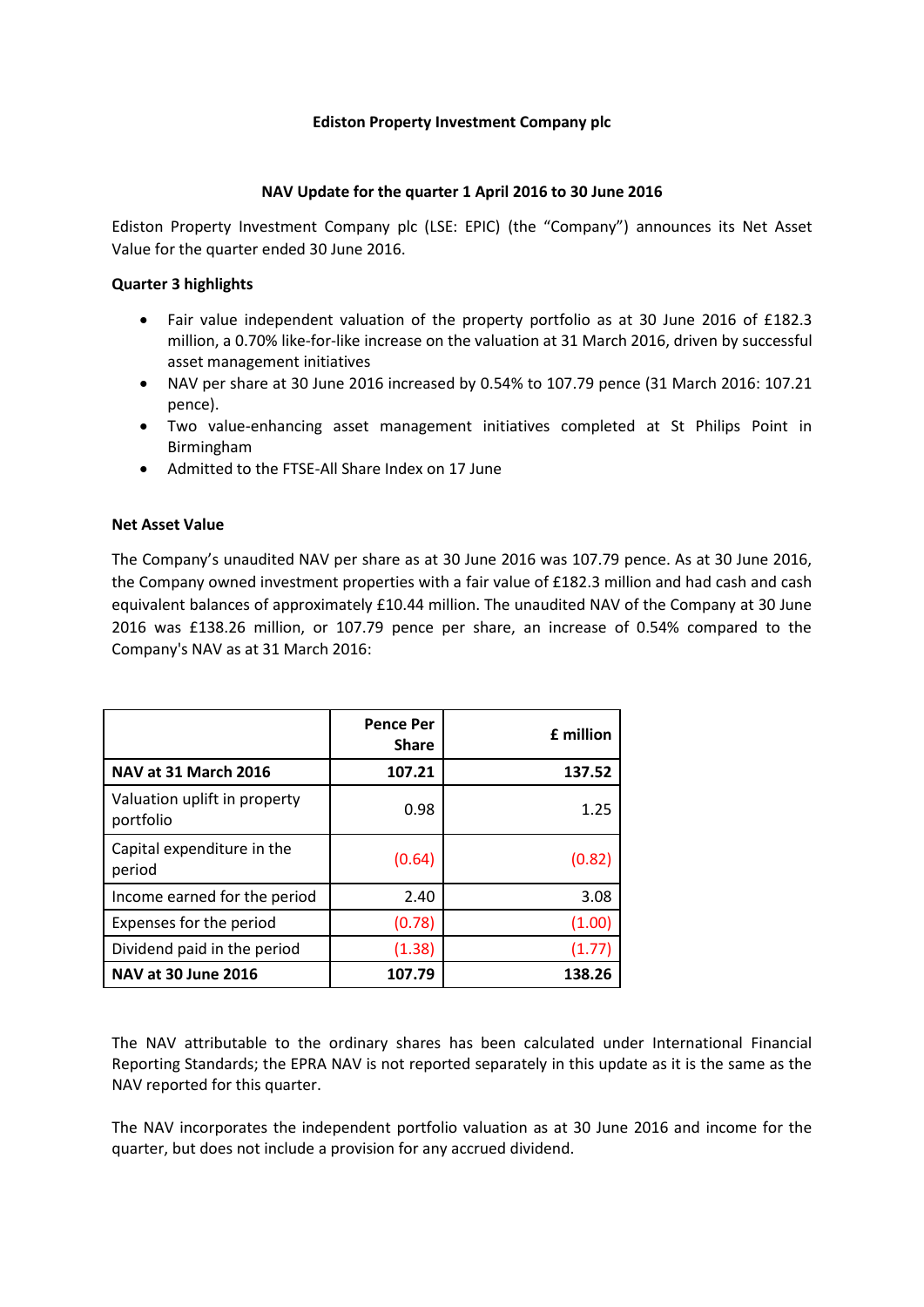## **EU referendum effect**

In the wake of Britain's decision to leave the EU, the financial markets have experienced significant turbulence and volatility. The consensus is that Brexit will have a negative impact on the UK property sector with property valuations coming under downward pressure.

The Company's valuer, Knight Frank, has prepared its valuation in the immediate aftermath of the referendum result. Since the result was only announced on 24 June, it has not been possible for Knight Frank to gauge fully the effect of the Brexit decision by reference to transactions in the marketplace. In line with the approach adopted by other valuers, Knight Frank has therefore provided caveats to its 30 June valuation.

Any effect which Brexit might have upon UK property values could take several weeks or months to emerge, as we expect there to be a cutback in trading activity due to both the summer period and investors assessing the implications of the referendum outcome.

## **Impact of asset management activity**

During the quarter two asset management initiatives were completed at St Philips Point in Birmingham.

US retailer David's Bridal agreed to lease 15,000 sq. ft. of retail space in the lower ground floor of the building. The destination retailer will transform the shopping mall, which was mostly vacant when the asset was acquired. David's Bridal signed a 10-year lease at a rent of £225,000 per annum. The lease is on full repairing and insuring (FRI) terms and will benefit from upwards-only rent reviews, based on annual RPI compounded and applied in year five, with an annual collar and cap of 1% and 3% respectively.

In a second deal, AXA Insurance plc, an existing tenant, restructured its existing leases on the fourth to sixth floors and expanded its operation by leasing the vacant seventh floor. AXA now occupies 27,667 sq. ft., which represents around 32% of the office accommodation. Each lease is for a term of 10 years with a five-year tenant break option. AXA is paying an annual rent of £664,008.

This activity has resulted in the property being 95% let with only 5,328 sq. ft. of office accommodation available on the eighth floor. The deals illustrate the Company's style of asset management: unlocking value from redundant space, while transforming the retail offer, and building on relationships with existing tenants.

Both deals improve the Company's income stream. The Manager continues to work on other initiatives which, it believes, will improve the quality of income in the portfolio.

### **Portfolio attributes**

In the context of the market uncertainty, the Board believes it is helpful to shareholders to highlight some key attributes of the Company's property portfolio:

- The Company has no exposure to Central London markets, which may take the brunt of any market weakness
- The weighted average unexpired lease term of the portfolio is 8.12 years, which reduces the impact of any uncertainty in occupational markets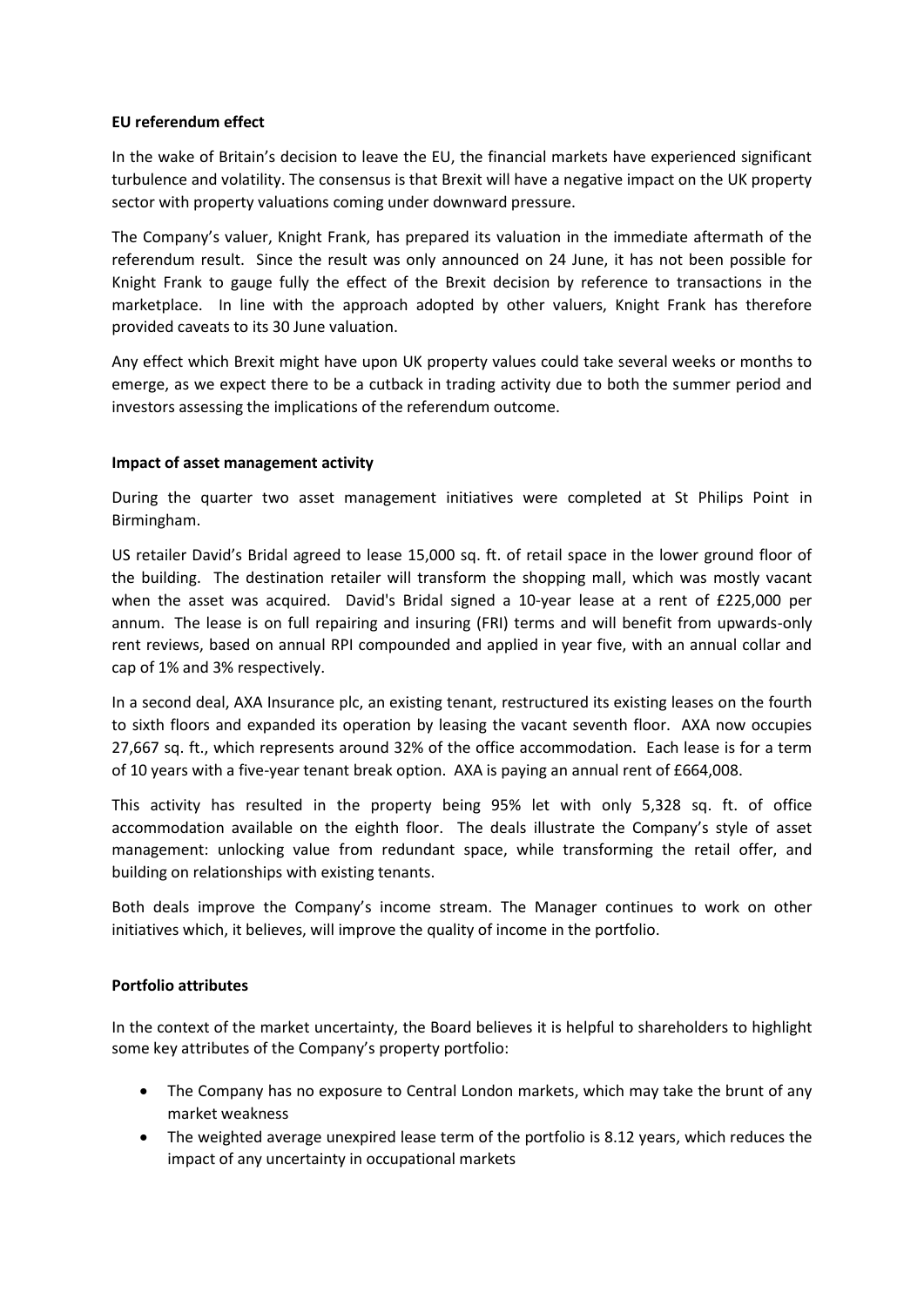- 81% of the portfolio income is secured against covenants with a D&B rating of 4A1 or better, providing security of dividend
- Low EPRA vacancy rate of 4.6%
- Low gearing the loan-to-value ratio of 28.75% provides resilience against the risk of covenant breach from significant market falls
- Further asset management angles to exploit

## **Portfolio Composition**

**Sector**

| <b>Sector</b>    | <b>Exposure</b> |
|------------------|-----------------|
| Office           | 57%             |
| Retail warehouse | 37%             |
| Other commercial | ና%              |

## **Geography**

The portfolio is diversified across the regional markets and has no exposure to Central London assets.

| <b>Sector</b>        | <b>Exposure</b> |
|----------------------|-----------------|
| <b>North East</b>    | 12%             |
| North West           | 2%              |
| West Midlands        | 17%             |
| South West           | 2%              |
| Scotland             | 16%             |
| South East           | 12%             |
| Yorkshire            | 11%             |
| <b>East Midlands</b> | 7%              |
| Wales                | 21%             |

### **Dividends**

The Company paid three dividends of 0.4583 pence per share each in April, May and June 2016 in respect of the three-month period ended 31 May 2016, resulting in a cumulative dividend payment for the quarter of 1.375 pence per share. The Board intends to continue paying monthly dividends of 0.4583 pence per share, implying an annualised dividend yield of 5.5%, calculated by reference to the Company's issue price of 100p per share as set out in its October 2014 prospectus.

### **Growth of the Company**

The Company's placing programme prospectus expired on 22 June. It was stated in the interim accounts that it was the Board's intention to issue a new prospectus to provide the flexibility to continue with the placing programme when suitable opportunities arose. As a consequence of the EU referendum result, the Board has decided to postpone the publication of the new prospectus